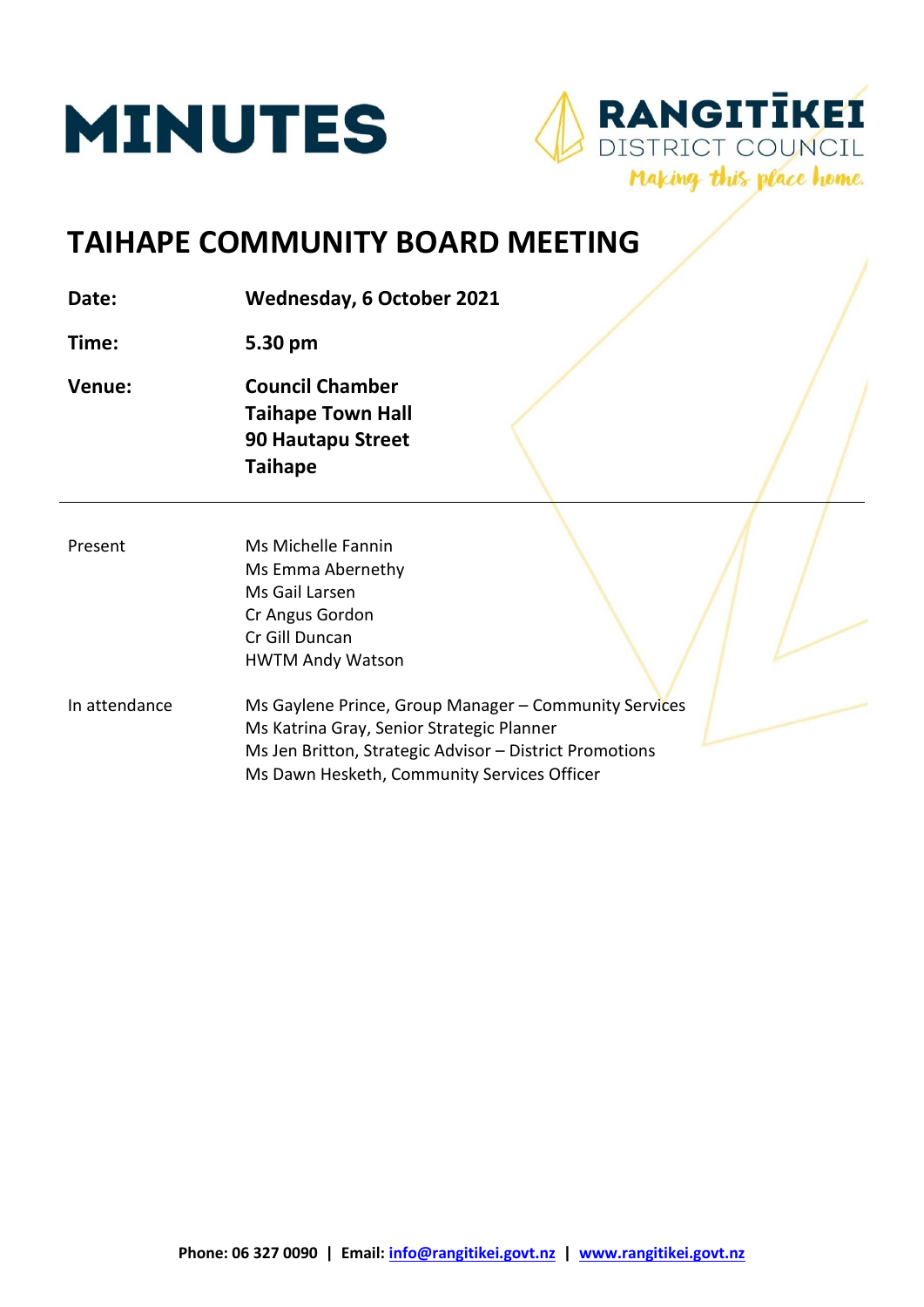# **Order of Business**

| $\mathbf{1}$   |      |                                                                   |  |
|----------------|------|-------------------------------------------------------------------|--|
| $\overline{2}$ |      |                                                                   |  |
| 3              |      |                                                                   |  |
| 4              |      |                                                                   |  |
| 5              |      |                                                                   |  |
| 6              |      |                                                                   |  |
|                | 6.1  | Confirmation of Taihape Community Board Minutes - 16 June 2021  3 |  |
| 7              |      |                                                                   |  |
|                | 7.1  | Follow-up Action Items from Taihape Community Board Meetings  4   |  |
| 8              |      |                                                                   |  |
|                | 8.1  |                                                                   |  |
| 9              |      |                                                                   |  |
|                | 9.1  |                                                                   |  |
| 10             |      |                                                                   |  |
|                | 10.1 |                                                                   |  |
|                | 10.2 |                                                                   |  |
|                | 10.3 |                                                                   |  |
|                | 10.4 |                                                                   |  |
|                | 10.5 |                                                                   |  |
|                | 10.6 | Community-led Development of Council Owned Facility Guide  6      |  |
|                | 10.7 | Taihape Community Development Trust MoU Partnership 2021-2022 6   |  |
|                | 10.8 |                                                                   |  |
|                | 10.9 |                                                                   |  |
| 11             |      |                                                                   |  |
|                | 11.1 |                                                                   |  |
| 12             |      |                                                                   |  |
|                | 12.1 |                                                                   |  |
|                | 12.2 |                                                                   |  |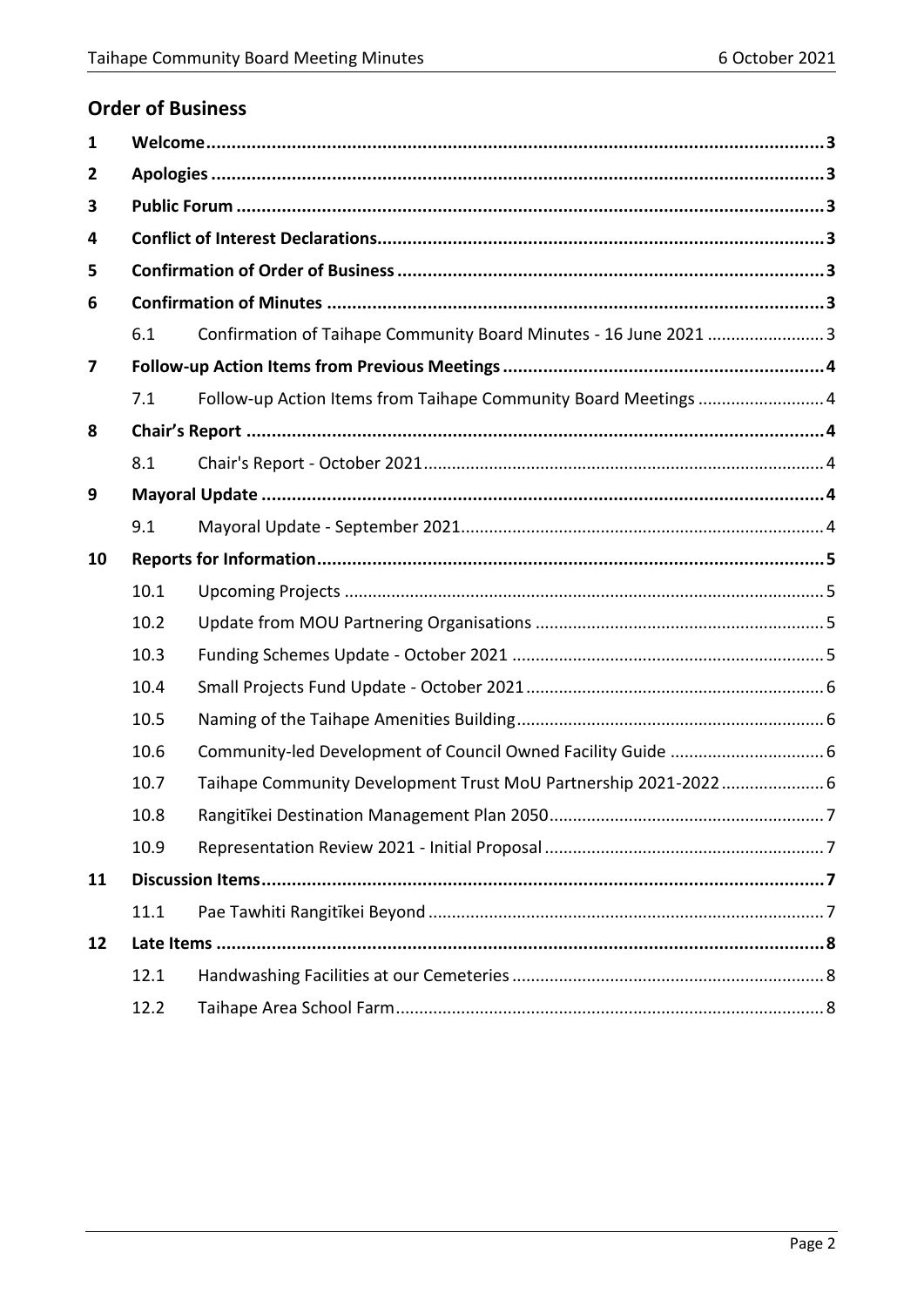# <span id="page-2-0"></span>**1 Welcome**

Ms Michelle Fannin took the Chair and welcomed everyone to the meeting.

# <span id="page-2-1"></span>**2 Apologies**

# **Resolved minute number 21/TCB/022**

That the apology from Mrs Ann Abernethy be received.

Ms G Larsen/Ms E Abernethy. Carried

# <span id="page-2-2"></span>**3 Public Forum**

No Public Forum.

# <span id="page-2-3"></span>**4 Conflict of Interest Declarations**

No Conflicts of Interest were declared.

# <span id="page-2-4"></span>**5 Confirmation of Order of Business**

There were no change**s** to the Order of Business.

# <span id="page-2-5"></span>**6 Confirmation of Minutes**

# <span id="page-2-6"></span>**6.1 Confirmation of Taihape Community Board Minutes - 16 June 2021**

# **Resolved minute number 21/TCB/023**

That the minutes of the Taihape Community Board meeting minutes held on 16 June 2021, without amendment, be taken as read and verified as an accurate and correct record of the meeting, and that the electronic signature of the Chair of this committee be added to the official minutes document as a formal record.

Ms M Fannin/Ms G Larsen. Carried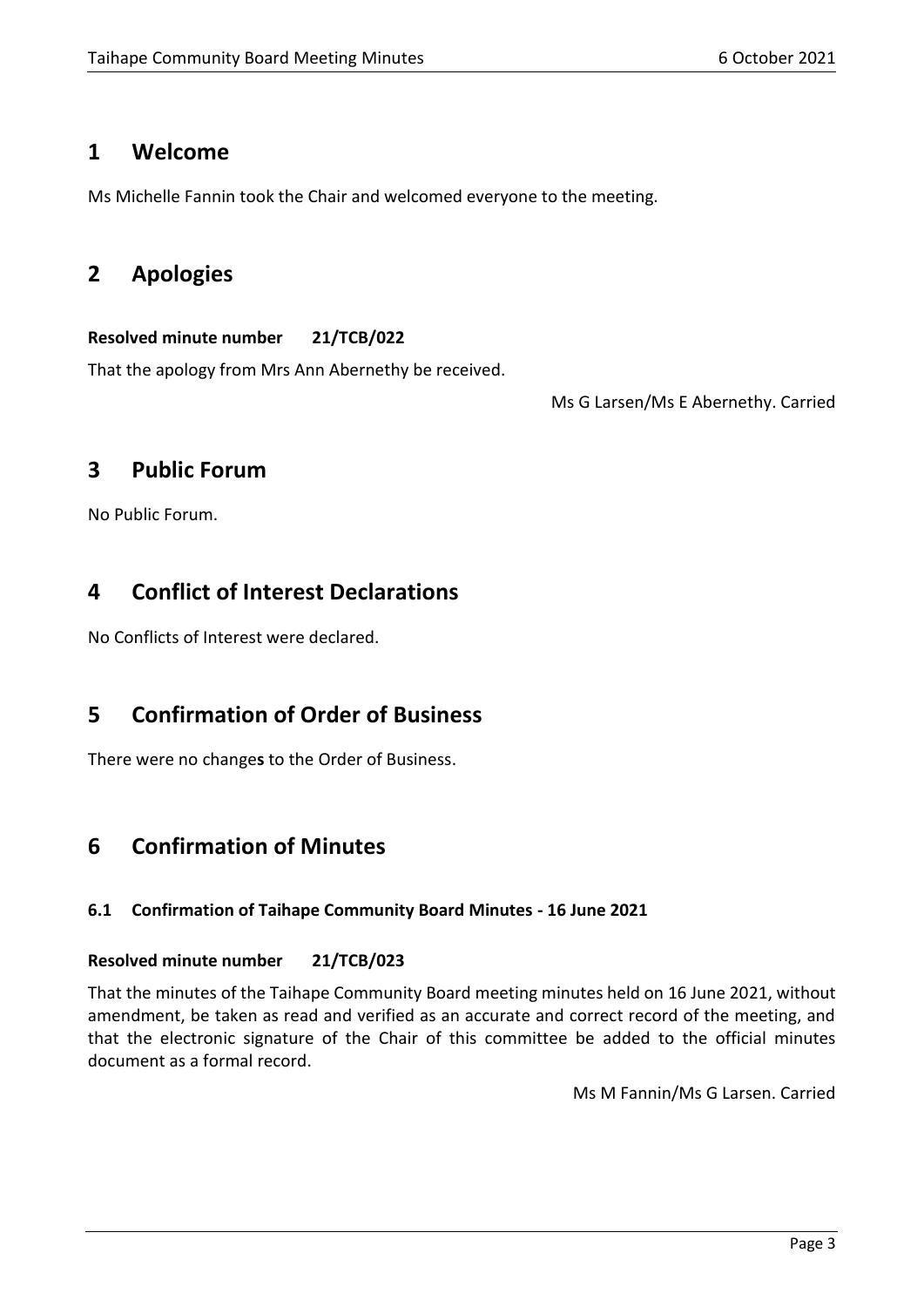# <span id="page-3-0"></span>**7 Follow-up Action Items from Previous Meetings**

### <span id="page-3-1"></span>**7.1 Follow-up Action Items from Taihape Community Board Meetings**

#### **Resolved minute number 21/TCB/024**

That the Taihape Community Board ask that Council request Waka Kotahi to reconsider the turning bay project at Winiata subject to available funds.

Cr G Duncan/Ms M Fannin. Carried

### **Resolved minute number 21/TCB/025**

That the report 'Follow-up Action Items from Taihape Community Board Meetings' be received.

Ms M Fannin/Cr G Duncan. Carried

# <span id="page-3-2"></span>**8 Chair's Report**

#### <span id="page-3-3"></span>**8.1 Chair's Report - October 2021**

Taken as read.

### **Resolved minute number 21/TCB/026**

That the Chair's Report – October 2021 be received.

Ms G Larsen/Ms E Abernethy. Carried

# <span id="page-3-4"></span>**9 Mayoral Update**

# <span id="page-3-5"></span>**9.1 Mayoral Update - September 2021**

Taken as read.

# **Resolved minute number 21/TCB/027**

That the Mayoral Update – September 2021 be received.

Ms M Fannin/Ms E Abernethy. Carried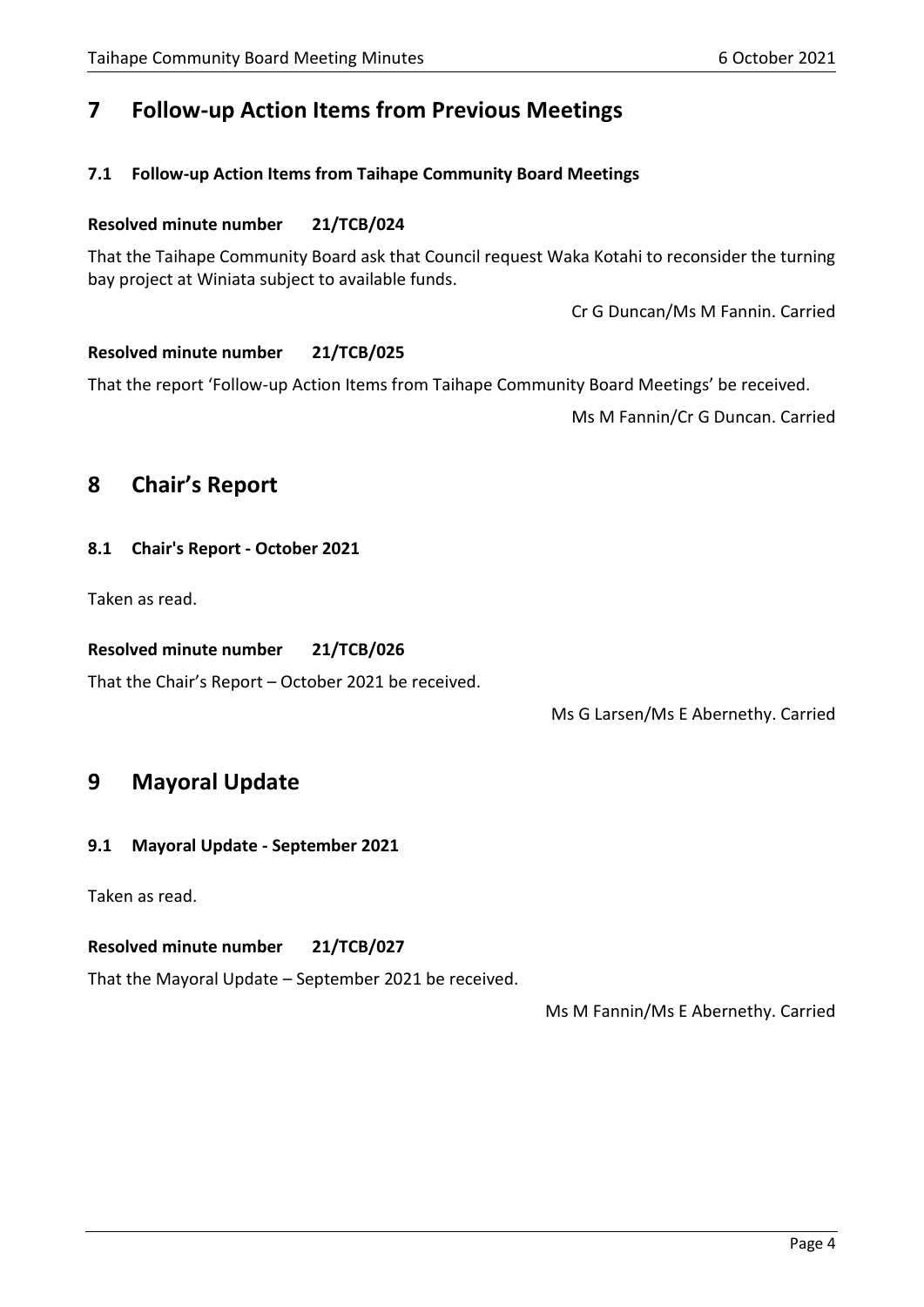# <span id="page-4-0"></span>**10 Reports for Information**

# <span id="page-4-1"></span>**10.1 Upcoming Projects**

Taihape Events Board.

Mrs Fannin advised that she had received a quote of \$800.00 from Laser Craft to replace the northern events signage board. The Committee agreed to accept the quote and ask that Council cover the \$800.00 cost from revenue received from advertising fees.

The Board were all in favour of a blue whale and gold colour scheme for this project.

It was noted that Taihape New World would cover costs to have their sign installed on the new events signage board

### **Resolved minute number 21/TCB/028**

That Council fund the \$800.00 cost of the new northern events signage board by revenue collected from advertising fees received for advertising on the Taihape Community events notice boards.

Ms G Larsen/Ms E Abernethy. Carried

It was noted that Ms Fannin would discuss the possibility of moving the southern events board with Council's Roading Advisor.

### **Resolved minute number 21/TCB/029**

That that report 'Upcoming Projects' be received.

Ms G Larsen/Ms E Abernethy. Carried

# <span id="page-4-2"></span>**10.2 Update from MOU Partnering Organisations**

Ms Pania Winiata, Project and Events Co-ordinator for the Taihape Community Development Trust spoke to her report.

#### **Resolved minute number 21/TCB/030**

That the verbal/written updates from 'MOU partnering organisations' to the 06 October 2021 Taihape Community Board be received.

Ms M Fannin/Ms G Larsen. Carried

#### <span id="page-4-3"></span>**10.3 Funding Schemes Update - October 2021**

Cr Gill Duncan enquired as to what was to happen with the funding that had already been paid out for events that have been cancelled due to Covid 19. HWTM Andy Watson replied that the funds would be returned to Council. If the event is to be rescheduled then the organisers would need to reapply.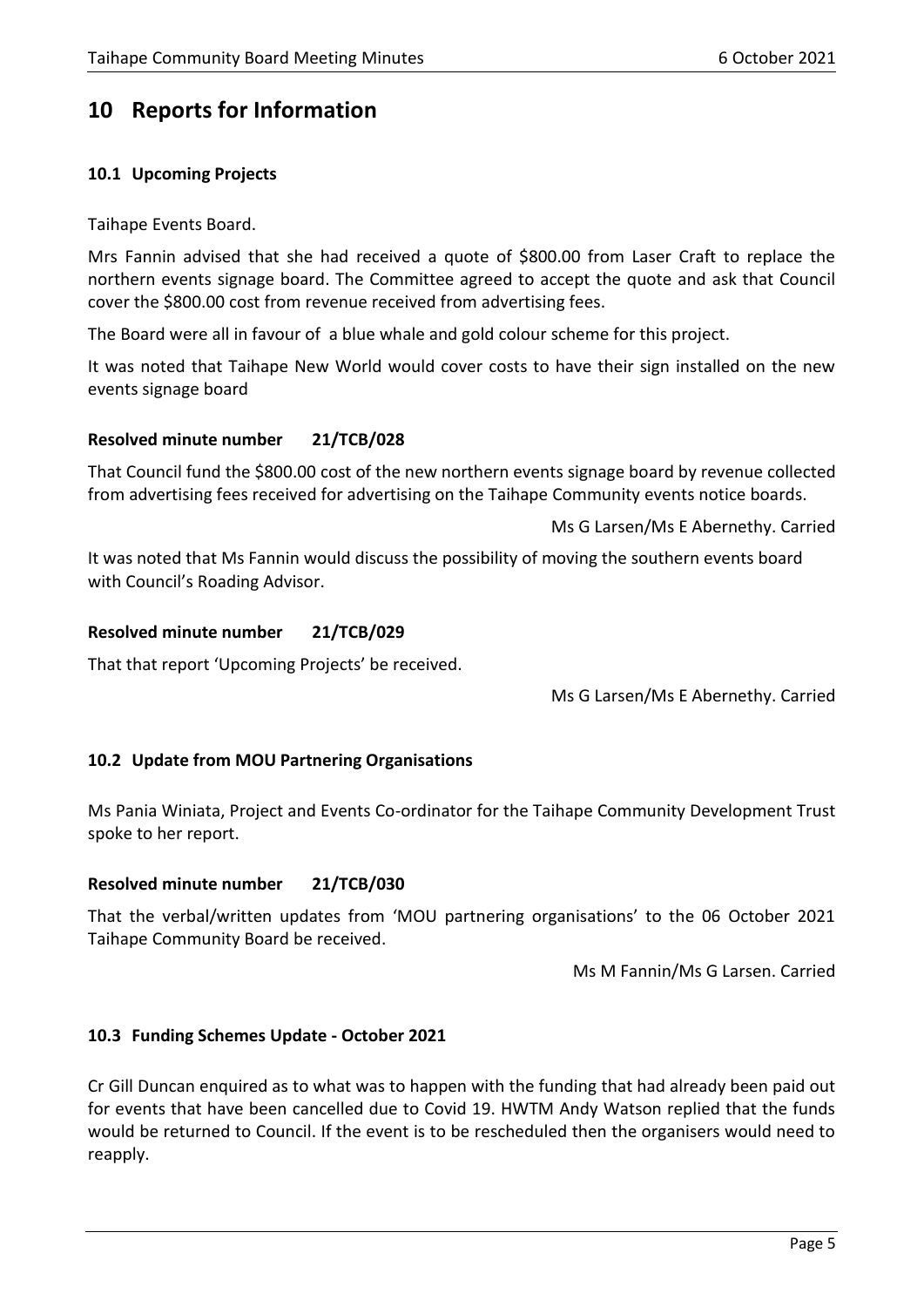### **Resolved minute number 21/TCB/031**

That the Funding Schemes Update – October 2021 be received.

Ms M Fannin/Ms E Abernethy. Carried

### <span id="page-5-0"></span>**10.4 Small Projects Fund Update - October 2021**

Taken as read.

### **Resolved minute number 21/TCB/032**

That the 'Small Projects Fund Update – October 2021' report be received.

Ms M Fannin/Ms E Abernethy. Carried

### <span id="page-5-1"></span>**10.5 Naming of the Taihape Amenities Building**

Ms Michelle Fannin suggested that a stall be set up at the Christmas Parade and Gumboot Day seeking suggestions for names for the new amenities building with the idea that this could be made into a competition.

### **Resolved minute number 21/TCB/033**

That the report 'Naming of the Taihape Amenities Building' be received.

Cr A Gordon/Ms E Abernethy. Carried

#### <span id="page-5-2"></span>**10.6 Community-led Development of Council Owned Facility Guide**

Taken as read.

#### **Resolved minute number 21/TCB/034**

That the report 'Community-Led Development of Council Owned Facilities Guide', including the attachment, to the Taihape Community Board 6 October 2021 meeting be received.

Ms M Fannin/Ms G Larsen. Carried

#### <span id="page-5-3"></span>**10.7 Taihape Community Development Trust MoU Partnership 2021-2022**

Taken as read.

#### **Resolved minute number 21/TCB/035**

That the report 'Taihape Community Development Trust MoU Partnership 2021-2022' and the verbal report on the Mahi Tahi Programme to the Taihape Community Board 6 October 2021 meeting, be received.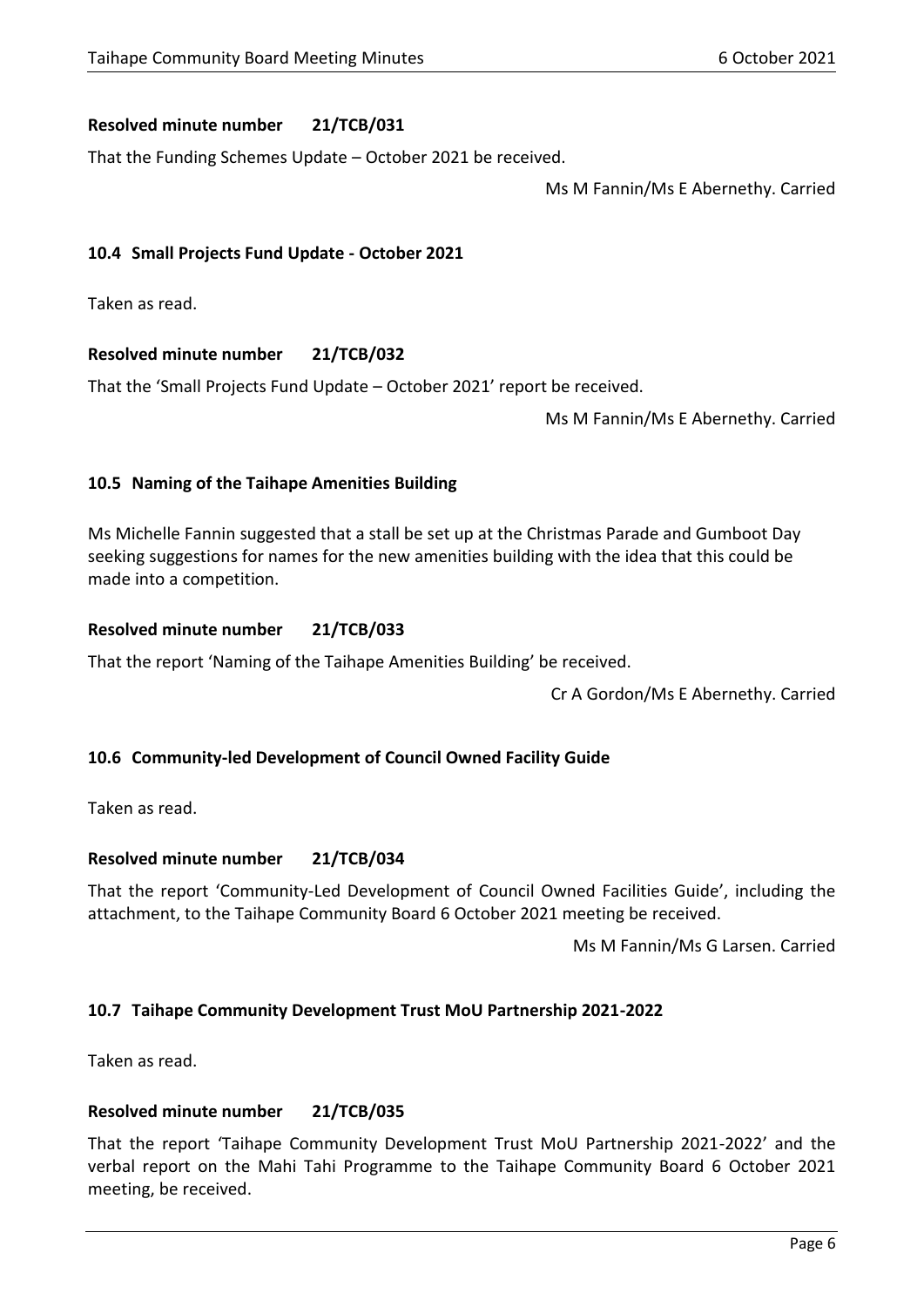Cr G Duncan/Ms G Larsen. Carried

### <span id="page-6-0"></span>**10.8 Rangitīkei Destination Management Plan 2050**

Ms Jen Britton, Strategic Advisor–District Promotions, spoke to the Rangitikei Destination Management plan 2050. She advised that she would hold drop in sessions in Taihape to engage with the community regarding their thoughts as part of the Destination Management Plan consultation.

#### **Resolved minute number 21/TCB/036**

That the report 'Rangitīkei Destination Management Plan 2050' be received.

Cr A Gordon/Ms M Fannin. Carried

#### <span id="page-6-1"></span>**10.9 Representation Review 2021 - Initial Proposal**

Ms Fannin said she would contact Mrs Anne Abernethy in regards to putting forth a submission on behalf of the Taihape Community Board. It was noted that submissions close noon on Friday 8th October 2021.

#### **Resolved minute number 21/TCB/037**

That the report 'Representation Review 2021 - Initial Proposal' be received.

Ms E Abernethy/Cr A Gordon. Carried

# <span id="page-6-2"></span>**11 Discussion Items**

#### <span id="page-6-3"></span>**11.1 Pae Tawhiti Rangitīkei Beyond**

Ms Gray spoke to her report and asked for feedback from Board members.

In reply to a question, Ms Gray advised that Council may be able to rezone some land, but it would be up to the landowners wanting to sell or develop to request this.

#### **Resolved minute number 21/TCB/038**

That the report 'Pae Tawhiti Rangitīkei Beyond' be received.

Ms M Fannin/Cr G Duncan. Carried